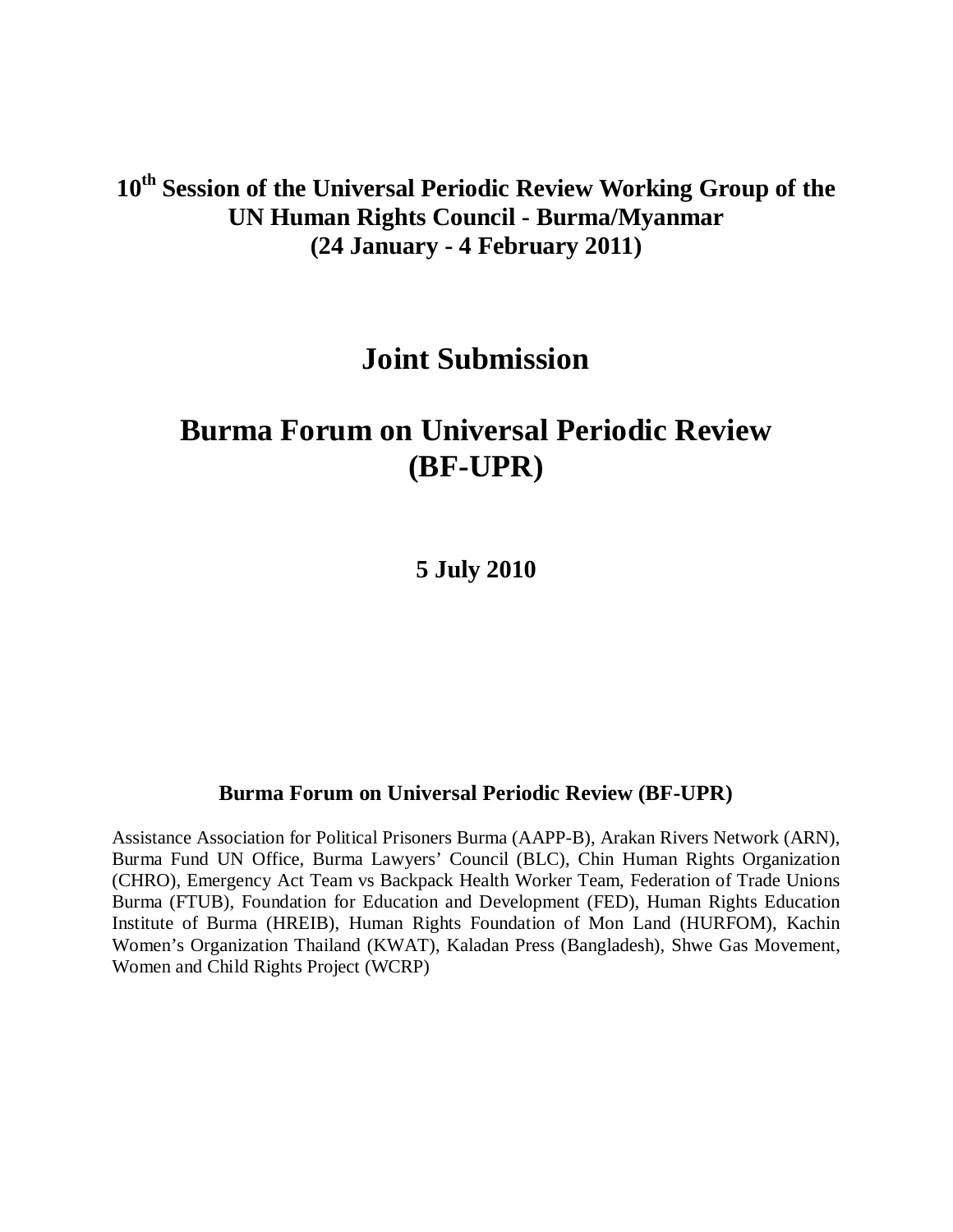## **Executive Summary**

Burma's human rights record is characterized by a pervasive culture of impunity, enabling the State Peace and Development Council (SPDC) to violate a host of civil, political, economic, social and cultural rights. After nearly 50 years of successive military rule, there is a lack of adherence to human rights principles and a lack of rule of law and judicial independence, which has led to the creation of policies and measures by State authorities that are at complete odds with international human rights standards. There are no statutory or constitutional bodies to promote and protect human rights. Formal and informal human rights education is strictly repressed. Independent civil society organizations (CSOs) who promote human rights and document rights abuses inside the country are harassed by the State, and individuals subject to arrest. As a result, hundreds of CSOs are operating in exile, implementing training programs, publishing reports, and lobbying the international community and media, while working alongside those who are inside Burma.

In light of the transition from the UN Commission on Human Rights to the UN Human Rights Council, Burma's CSOs identified new ways to engage with UN human rights mechanisms. The Universal Periodic Review (UPR) is one such way. The UPR process presents a unique opportunity for CSOs to work together to highlight the full picture of Burma's human rights record. For this reason, the Human Rights Education Institute of Burma (HREIB) and partner organizations initiated a process, beginning in October 2009, to facilitate the efforts of the CSOs working on human rights issues in Burma, and raised awareness about the UPR amongst its networks. The Burma Forum on Universal Periodic Review (BF-UPR) was formed at the training and consultation workshop in Chiang Mai in April 2010, and this joint submission is an outcome of these efforts.

In this submission, BF-UPR provides information for Section C as stipulated in the General Guidelines for the Preparation of Information under the Universal Periodic Review. Drawing on research from its member organizations, BF-UPR's submission highlights concerns regarding Burma's compliance with its international human rights obligations in the following areas: crimes against humanity; administration of justice, impunity and the rule of law; freedom of expression and assembly, prisoners of conscience and political rights; housing, land and property rights and development; poverty and access to humanitarian services; the rights of ethnic and religious minorities and indigenous peoples; human trafficking; and labour rights.

## **(a) Crimes against humanity: violations of humanitarian law, forced labor, sexual violence, refugees, internally displaced persons, children and civilians in conflict**

Human rights violations including the use of child soldiers, sexual violence, forced labor, forced relocation, and other crimes are not isolated incidents. These crimes occur systematically and are widespread throughout Burma, occurring with a level of impunity that indicates the perpetrators have institutional support for these practices<sup>[1](#page-11-0)</sup> and are most severe in rural ethnic areas where there is ongoing armed conflict. These acts constitute crimes against humanity and war crimes as defined under the Rome Statute of the International Criminal Court. Crimes against humanity and war crimes are not being prosecuted in Burma under its current legal system. Article 445 of the *2008 Constitution* grants blanket amnesty for all government officials for all crimes, past and future, including war crimes or crimes against humanity. Such impunity violates *jus cogens*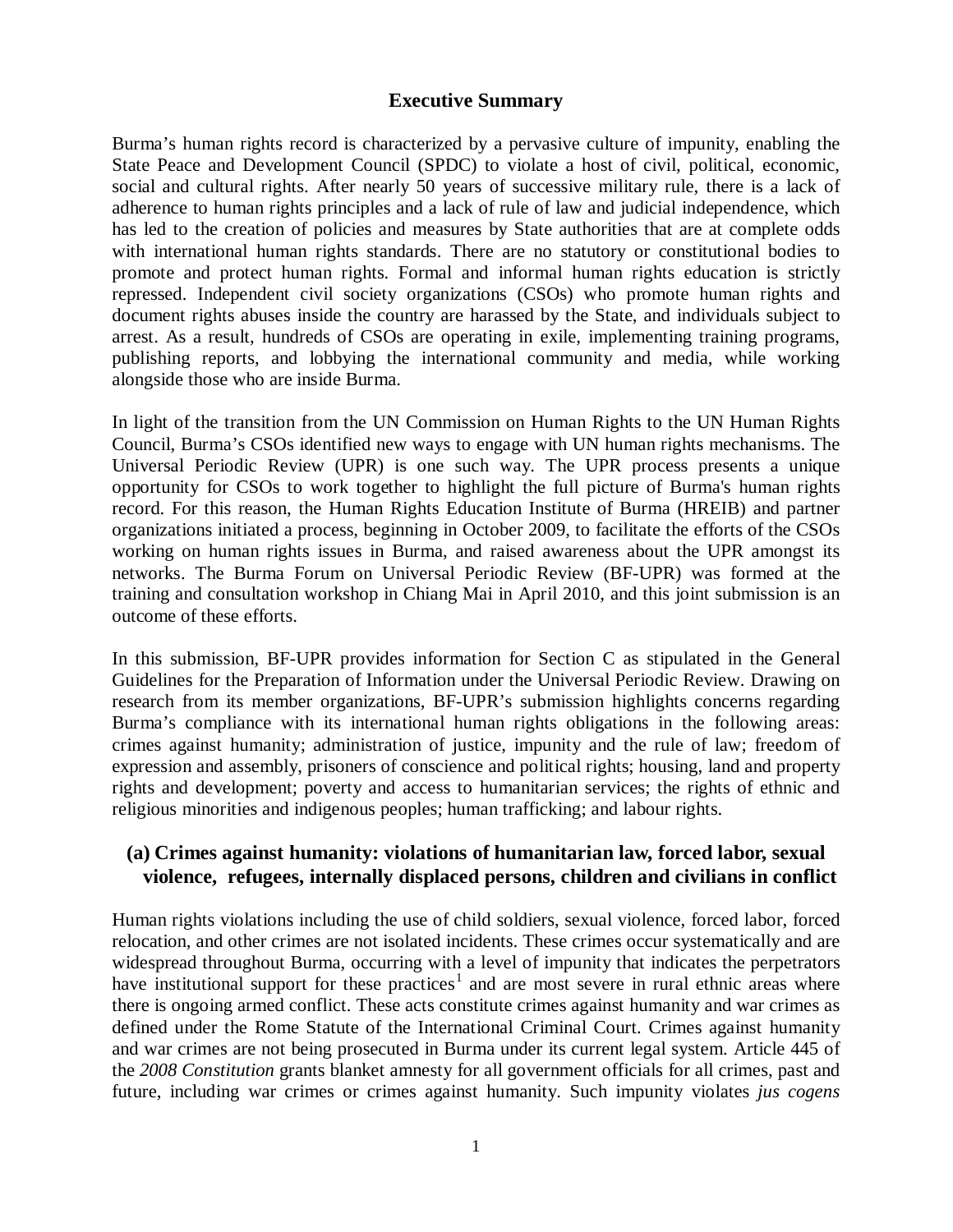norms of international law as well as UN Security Council Resolutions 1325 and 1820, which prohibit amnesty for crimes of sexual violence in conflict.

The SPDC troops use rape against women as a weapon of war, victimizing ethnic communities. Ethnic women are common targets for violence in Burma including gruesome killings, arbitrary executions, beatings, torture, gang rape, and slave labour.<sup>[2](#page-11-1)</sup> Through its crimes of sexual and gender-based violence, the SPDC attempts to control ethnic minorities. Burma women's organizations have documented over 1,000 cases of rape in Karen, Shan, Mon, Chin, and Kachin States from 1988 to 2009 but this number is a mere fraction of the total number due to the SPDC's tight control and the fear and stigma that prevents women from reporting rape. This indicates that sexual violence by military soldiers is widespread and systematic. Victims of statesanctioned rape are forced into silence, causing severe physical and psychological damage and leaving many perpetrators immune to investigation and prosecution.<sup>[3](#page-11-2)</sup>

Thousands of children serve in the armed forces in Burma, [4](#page-11-3) in violation of the UN Convention on the Rights of the Child (CRC), Burmese domestic law, and the Rome Statute.<sup>[5](#page-11-4)</sup> Most of these children are recruited by force or intimidation and suffer beatings, torture, sexual violence, and other crimes. Battalions recruit children in order to meet a quota and receive financial incentives. There is evidence of children as young as eleven being forcibly recruited into the army. These children are used as human mine-sweepers, frontline combatants, porters, sentries and camp cleaners.<sup>[6](#page-11-5)</sup>

The SPDC commonly subjects its citizens to forced labor, a form of slavery.<sup>[7](#page-11-6)</sup> Despite having ratified the International Labor Organization (ILO) Convention 29 Concerning Forced Labour and subsequent Supplementary Understanding for a complaints mechanism, the SPDC systematically commits abuses of forced labour. Up to two million men, women, children are forced to work for the armed forces, development projects or infrastructure expansion without compensation. For example, in Chin State alone, more than seventy incidents of forced labour have been documented since 2006, some involving orders to multiple villages.<sup>[8](#page-11-7)</sup> There are cases where those who use the ILO complaints mechanism were punished and face intimidation, arrest and imprisonment.

The SPDC utilizes forced relocation with shocking regularity, especially in Eastern Burma. There is an estimated one million internally displaced persons (IDPs) in Burma, including an estimated 470,000 people in Eastern Burma alone.<sup>[9](#page-11-8)</sup> The increased militarization across Northern Karen State over the last two years has generated a shoot-on-sight policy for persons found in their villages after the expiry of the notice period for relocation.<sup>[10](#page-11-9)</sup> In July 2009 government troops operating in Shan State burned ten villages and forcibly relocated an additional thirty, affecting 2,000 to 2,500 individuals.<sup>[11](#page-11-10)</sup>

Since 2005, the SPDC forces have targeted civilians in rural areas, confiscating land and destroying housing and property. Landmines are planted to ensure it is unsafe to return home. The SPDC continues to plant landmines throughout Karen State. IDPs in the area have been severely affected by these landmines, with several civilians gravely injured or killed. SPDC forces rarely, if ever, inform civilians when or where they plant landmines.<sup>[12](#page-11-11)</sup>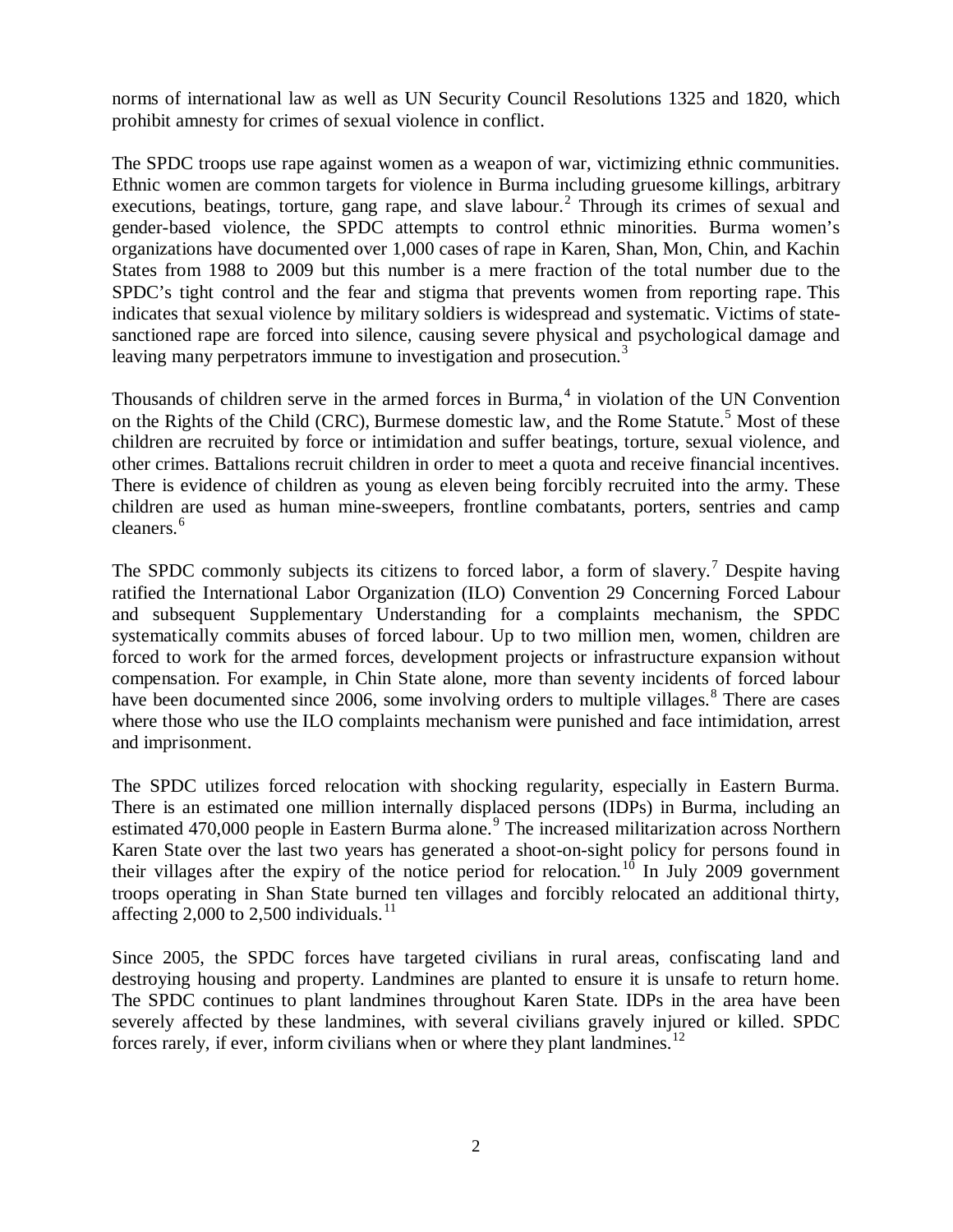## *Recommendations to the SPDC:*

- Remove article 445 in the *2008 Constitution* that provides immunity for perpetrators ofhuman rights abuses and crimes against humanity.
- Allow an independent international body that is fully accountable to all stakeholders to investigate possible war crimes and crimes against humanity and prosecute the perpetrators responsible for such crimes.
- Ban the use of anti-personnel landmines and ratify the Convention on the Prohibition of the Use, Stockpiling, Production and Transfer of Anti-Personnel Mines and on Their Destruction, regardless of whether the non-state armed groups use landmines.
- Develop effective mechanisms, in consultation with independent groups representing women's interests, to prevent violence against women and girls, to facilitate prosecution of perpetrators and to provide full reparation for victims and survivors, in line with UN Security Council resolutions 1325 and 1820.
- Develop effective mechanisms to identify, release and ensure disarmament, demobilization, and reintegration of all child soldiers, to prevent further recruitment and to address all other grave violations against children in line with UN Security Council resolutions 1612 and 1882.

## **(b) Administration of justice, impunity and the rule of law**

In Burma, there is no rule of law. The judicial system is controlled by the SPDC without judicial oversight, transparency nor independence. Courts and other legal institutions exist to protect and promote the SPDC, not to provide justice to victims nor fairly arbitrate disputes. One of the many examples is Bo Min Yu Ko, sentenced to 104 years imprisonment at the age of twenty one, while denied the right to any legal representation<sup>13</sup>. Such harsh and cruel sentencing and the lack of due process is illustrative of the unlawful nature of the judicial system in Burma.

Basic rights of due process, including the right to a public trial and to be represented by a defense lawyer, are denied in political cases. In many cases, the accused are kept in ignorance of the section of law under which they are charged. There are reported instances where Military Intelligence has passed sentences orally at the time of arrest, before any trial had taken place. Prior to being charged, political detainees rarely have access to legal counsel or their families, and no opportunity to obtain release on bail. In most cases, trials are held in camera in courtrooms on prison compounds $^{14}$ .

In many instances, the SPDC authorities intimidate and harass lawyers, including arresting, imprisoning, and revoking their licenses for defending political and human rights cases. There are currently 12 lawyers in prison.<sup>[15](#page-11-14)</sup> Phoe Phyu, a lawyer who represented 50 farmers and who lodged a complaint with the ILO, was sentenced to four years, accused of attempting to form an unlawful association. After his release in March 2010 his licence was revoked.<sup>[16](#page-11-15)</sup>

The SPDC has made no effort to punish officials responsible for state-sponsored violence and mass killings. In the peaceful demonstrations in August and September 2007, the military used excessive force, including beating and killing monks and other unarmed civilians. On 26 and 27 September alone, at least thirty-one people were killed.<sup>[17](#page-11-16)</sup> No one has been held accountable for these deaths and the SPDC has not launched an investigation into the matter. The military and security forces and their associates such as the Union Solidarity and Development Association (USDA) and Shwan-aa-shin often act above the law, as evidenced in the brutal attack on two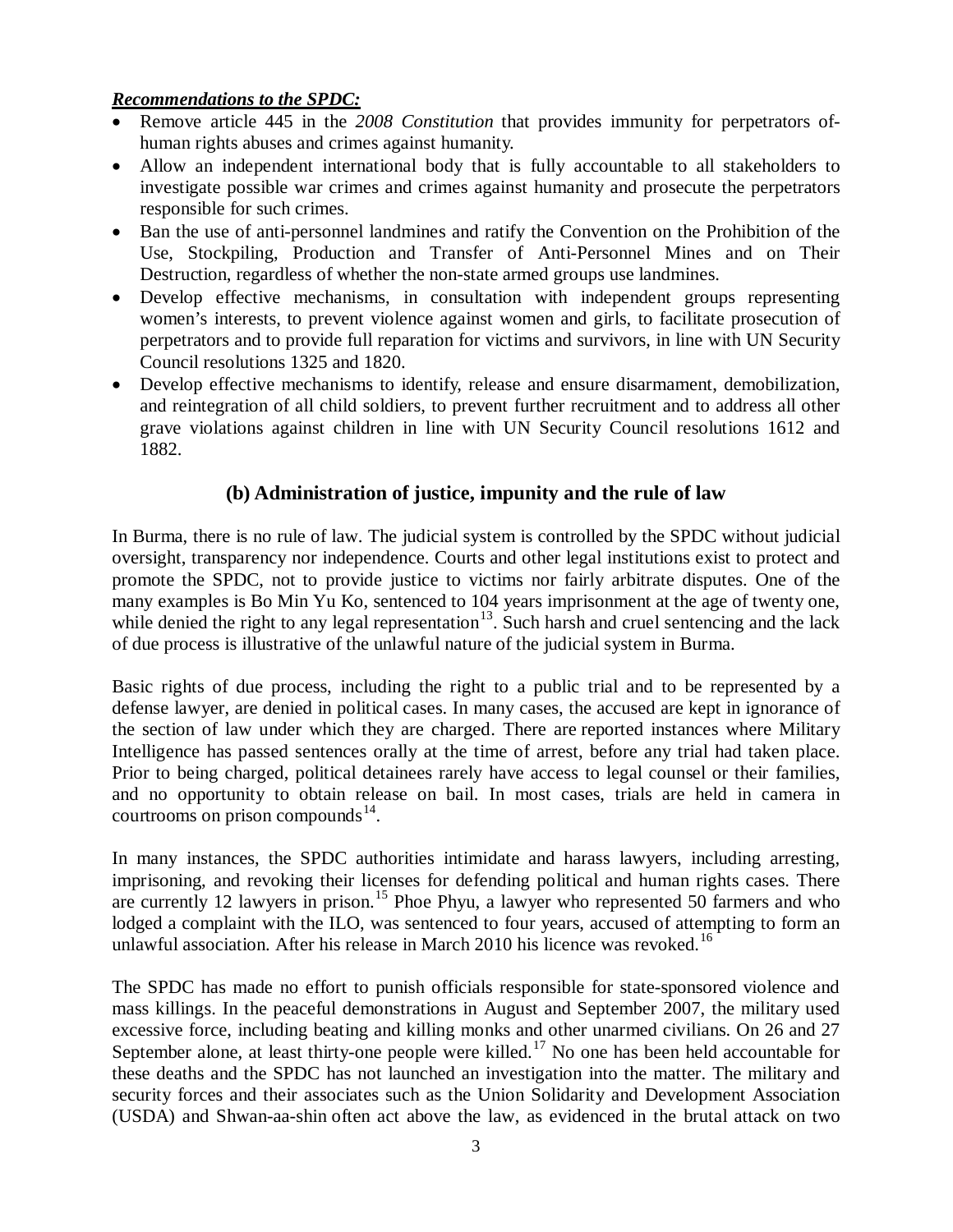Human Rights Defenders and Promoters (HRDP) members, Myint Hlaing and Maung Maung Lay, by USDA members, as they conducted human rights trainings for villagers in rural areas on 18 April 2007.[18](#page-11-17)

## *Recommendations to the SPDC:*

- Seek technical assistance from the UN to reform the judiciary, in order to restore full independence and impartiality under the rule of law; guarantee due process of law, including public hearings, in trials against political prisoners and ensure independence of the judiciary under the Constitution.
- Sections of the *2008 Constitution* that do not meet international democratic norms or reflect international human rights and humanitarian laws must be repealed and redrafted.

## (**c) Freedom of expression and assembly, prisoners of conscience and political rights**

In Burma, there is a well-established pattern of persecution, assault, arbitrary arrest, torture and wrongful imprisonment of human rights and democracy activists. There has been a dramatic increase in prisoners of conscience in the past four years, from 1,185 in 2006, to over 2,170 in 2010. Rights defenders are imprisoned for simply distributing copies of the Universal Declaration of Human Rights (UDHR), for having in their possession a copy of the UN Special Rapporteur's report on the human rights situation in Burma, and for reporting cases of forced labour to the ILO.

The *Unlawful Association Act* is used to suppress freedom of association and prosecute persons on the grounds of them being members or having contact with 'unlawful' organizations. The *Burmese Penal Code* is used to repress and punish those taking part in peaceful demonstrations, forming organizations, or expressing opinion unfavorable to the regime. In Burma, meetings of more than five people are prohibited by law under Order 2/88.

Journalists, bloggers and writers face strict censorship. Currently, forty-one media professionals are in prison.<sup>[19](#page-11-18)</sup> The print and broadcast media are tightly controlled and restrictions on internet use and content severe. The *2004 Electronic Transaction Law* bans Burmese citizens from using the internet to disseminate information deemed critical of the SPDC. Twenty-two members of the 88 Generation Students were sentenced to a total of sixty years each under this law.<sup>[20](#page-11-19)</sup>

Citizens are systematically denied the right to change their government. The *2008 Constitution* was adopted in a referendum, amidst serious election irregularities including voter intimidation and ballot stuffing.<sup>[21](#page-11-20)</sup> The draft constitution was not made available to the public, particularly to ethnic minority nationalities as it was published only in the Burmese language. The *2008 Constitution* guarantees military control over the fundamental rights of its citizens and allows for all fundamental rights to be suspended during 'emergencies'. In addition, ethnic ceasefire groups have been threatened with military action to come under control of the Burma Army through its Border Guard Force and support the 2010 elections.

The 2010 Election Commission (EC), appointed by the SPDC, can deny the registration of political parties and ban if they do not show allegiance to the Constitution and electoral laws. The EC is entitled to suspend the election in a constituency, or part of a constituency, where election preparation is "not possible due to lack of security," which may justify the suspension of basic human rights under the guise of "security," particularly in areas of armed conflict. The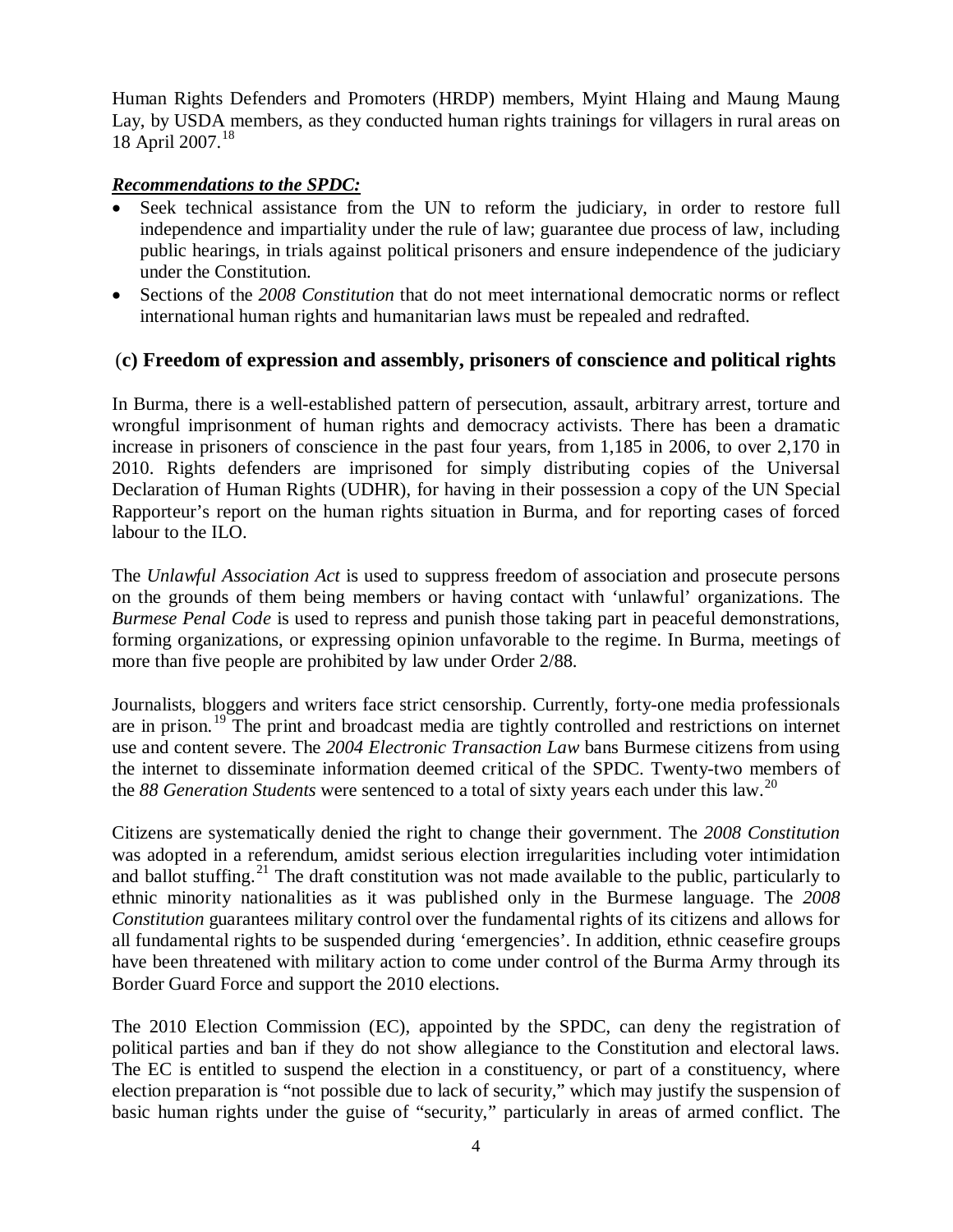laws disenfranchise "persons serving a prison sentence," and "persons prohibited in accordance with the Electoral Laws" - categories so broad in their potential definitions, as to make exclusion from voting highly subjective. The exclusion of those serving a prison term affects more than 2,170 political prisoners, including Aung San Suu Kyi.

## *Recommendations to the SPDC:*

- Officially recognize anyone detained and imprisoned for peacefully exercising their rights to freedom of expression, association and assembly as prisoners of conscience, unconditionally release them and erase their criminal records.
- Abolish all articles of the *Penal Code* that criminalize peaceful acts and forms of association and expression, including articles 143-146, and 505(B), the *1950 Emergency Provisions Act*, the *1975 State Protection Law* and the *1908 Unlawful Association Act*, and Order 2/88 which prohibits any activity by five persons or more.
- Fully cooperate with UN human rights special procedures, specifically by issuing standing invitations to the Special Rapporteur on the Promotion and Protection of the Right to Freedom of Opinion and Expression and the Special Rapporteur on the Situation of Human Rights Defenders.
- Reform the *2004 Electronic Transactions Law*, the *1996 Television and Video Law*, and the *1962 Printers and Publishers Act* to allow a free exchange of information and to ensure censorship does not adversely affect the freedom of political opinion and expression.
- Remove the provisions of the *2008 Constitution* that give the military absolute power during 'states of emergency', including the right to strip individuals of constitutionally guaranteed protections in the Constitution.

## **(d) Housing, land and property rights and development**

The armed forces of Burma commit human rights violations in connection with state sanctioned development projects, including forced labour, arbitrary killings, beatings, illegal and arbitrary confiscation of land and property, forced farming and restrictions on movement. In many cases state sanctioned development and infrastructure projects are completed through the use of forced labour and through the extraction of arbitrary taxes from the local population. The SPDC deploys more troops in ethnic areas where such development projects take place which lead to more exploitation of natural resources and forced eviction of villages, disempowering local communities.

The SPDC exerts authoritarian control over the entire housing, land and property (HLP) sector and in many cases uses the domestic legal framework to maintain this control and to justify and perpetuate HLP rights abuses. The legal guarantee of ownership and control over virtually all land and natural resources in the country by the State, first prescribed in the *Land Nationalization Act* and recently reaffirmed in the *2008 Constitution*, [22](#page-11-21) has been used by the SPDC to wield extraordinary degrees of power over the population and the entire HLP sector.<sup>[23](#page-11-22)</sup>

The SPDC has appropriated resource-rich land traditionally belonging to the ethnic communities. For example, in Chin State in September 2008, a total of 45,502 acres of land belonging to Chin people measuring seventy-one miles in length and one mile in breadth was annexed to neighbouring Magwe Division. The area is abundant in teakwood, and widespread logging activity by companies linked to the SPDC has reportedly taken place since February 2009.<sup>[24](#page-11-23)</sup> Also in Chin State over 15,000 acres of land have been transformed into tea plantations, since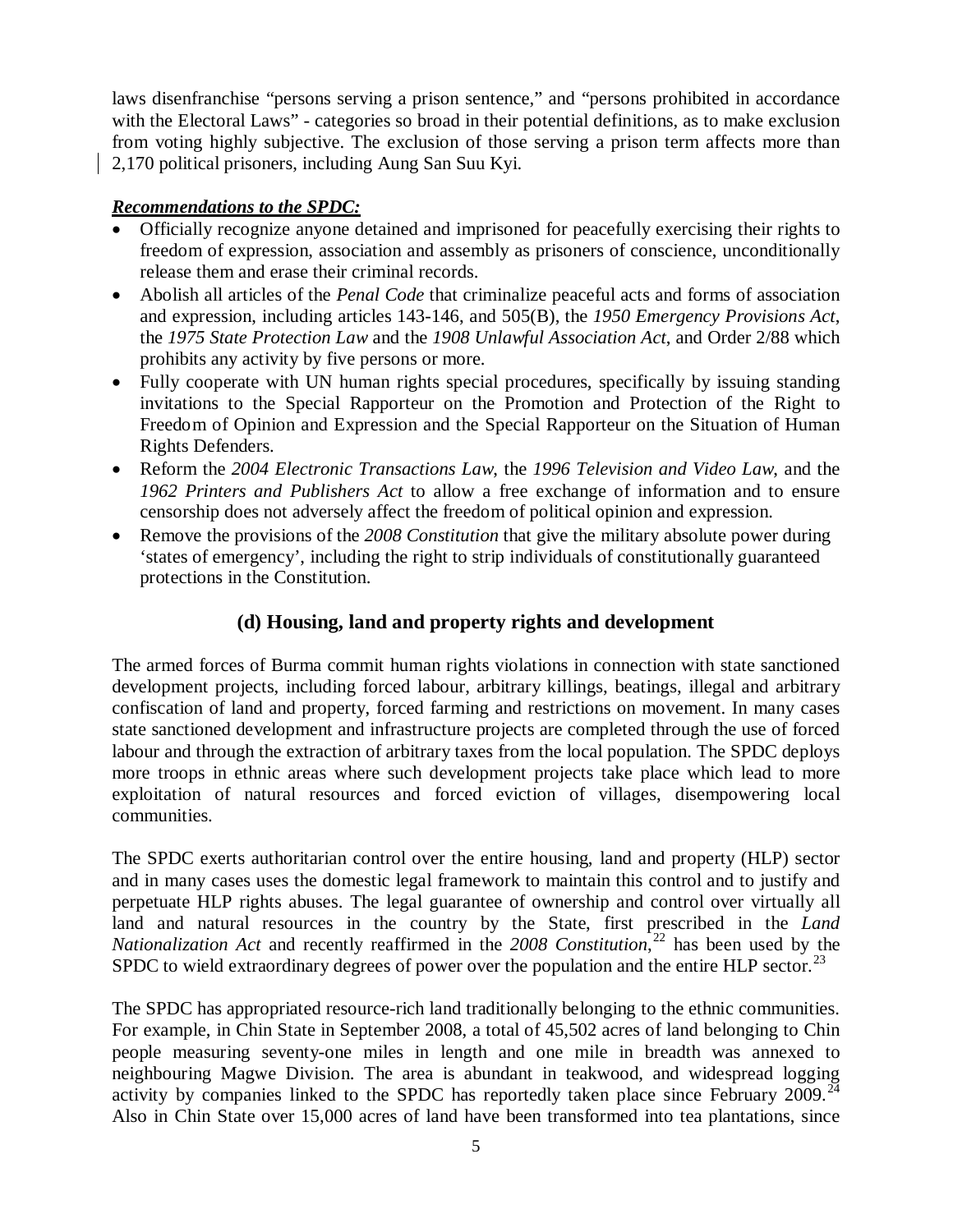2009, the majority of which have been confiscated from local communities which relied on the land to cultivate staple foods, such as corn, bean and potatoes.<sup>[25](#page-11-24)</sup> The SPDC has exploited gas and oil reserves in Andaman Sea (western Mon State) and Arakan Sea of Arakan State, Western Burma. State authorities have confiscated land without compensation in relation to the Shwe gas project in Arakan State and have targeted villagers suspected of opposing the project.

In 2000, the SPDC began building an internal pipeline across Yebyu Township (Northern Tenasserim Division), Mon State and into Pa-an Township of Karen State, to supply energy to cement factories operated by the SPDC. In order to provide security for the pipeline project, the Burmese Army have deployed twenty military battalions, since 2000. These battalions have forced civilians to work on barracks, roads and sentry huts. In the years since 2003, pipeline battalions have seized over 6,000 acres, of paddies, plantations and homesteads confiscated to make way for the bases and agricultural projects of pipeline battalions.<sup>[26](#page-12-0)</sup>

## *Recommendations to the SPDC:*

- Immediately cease violations of housing, land and property rights, including the illegal appropriation of land and property, and the forcible eviction and displacement of civilians.
- Seek technical assistance from the UN to establish fair, equitable and accessible judicial remedies to effectively prevent forced evictions and land confiscation, resolve land disputes, clarify land rights, enforce landlord tenant laws, and provide restitution and return rights.
- Seek technical assistance from the UN to establish community participation mechanisms; environmental, social and human rights impact assessments of development projects; complaints mechanisms in the case of abuses; and a provision of adequate compensation in rural areas.

## **(e) Poverty and access to humanitarian services**

The SPDC fails to provide people with the basic needs of survival and fails to prevent and alleviate extreme poverty. A large proportion of the population does not enjoy basic economic, social and cultural rights, due to the state policies, and as a consequence, it is reported that at least 32.7% of the population lives below the poverty line. Burma is the only country in the region to spend more on the military than education and health combined. The SPDC spent 0.5% of GDP on health, and 0.9% of GDP on education, while the military and State-owned enterprises together account for 80% of total spending.<sup>[27](#page-12-1)</sup> Medical workers estimate there are between five and ten million malaria patients per year in Burma, but only a small proportion receive effective treatment.<sup>[28](#page-12-2)</sup> About 15% of the population faces "food insecurity".<sup>[29](#page-12-3)</sup> More than 30% of children are chronically malnourished.[30](#page-12-4) IDPs and refugees are most vulnerable to food insecurity and poverty related diseases. Pregnancy related deaths kill one in seventy-five women, reflecting the lack of access to reproductive services. It is estimated that the consequences of unsafe abortion account for around 50% of maternal deaths.<sup>[31](#page-12-5)</sup>

The SPDC has systematically eroded education by limiting resources, reducing expenditures and strictly censoring curriculum. It fails to make any genuine attempt to implement or uphold its own child protection law, as well as meet its obligations under the CRC. The *Child Law* articulates the right to education stating: "every child shall have opportunities of acquiring education; [and] have the right to free basic (primary level) education at schools opened by the state". However, according to UNICEF, 35% of children do not complete more than five years of schooling, and only 25% complete primary school.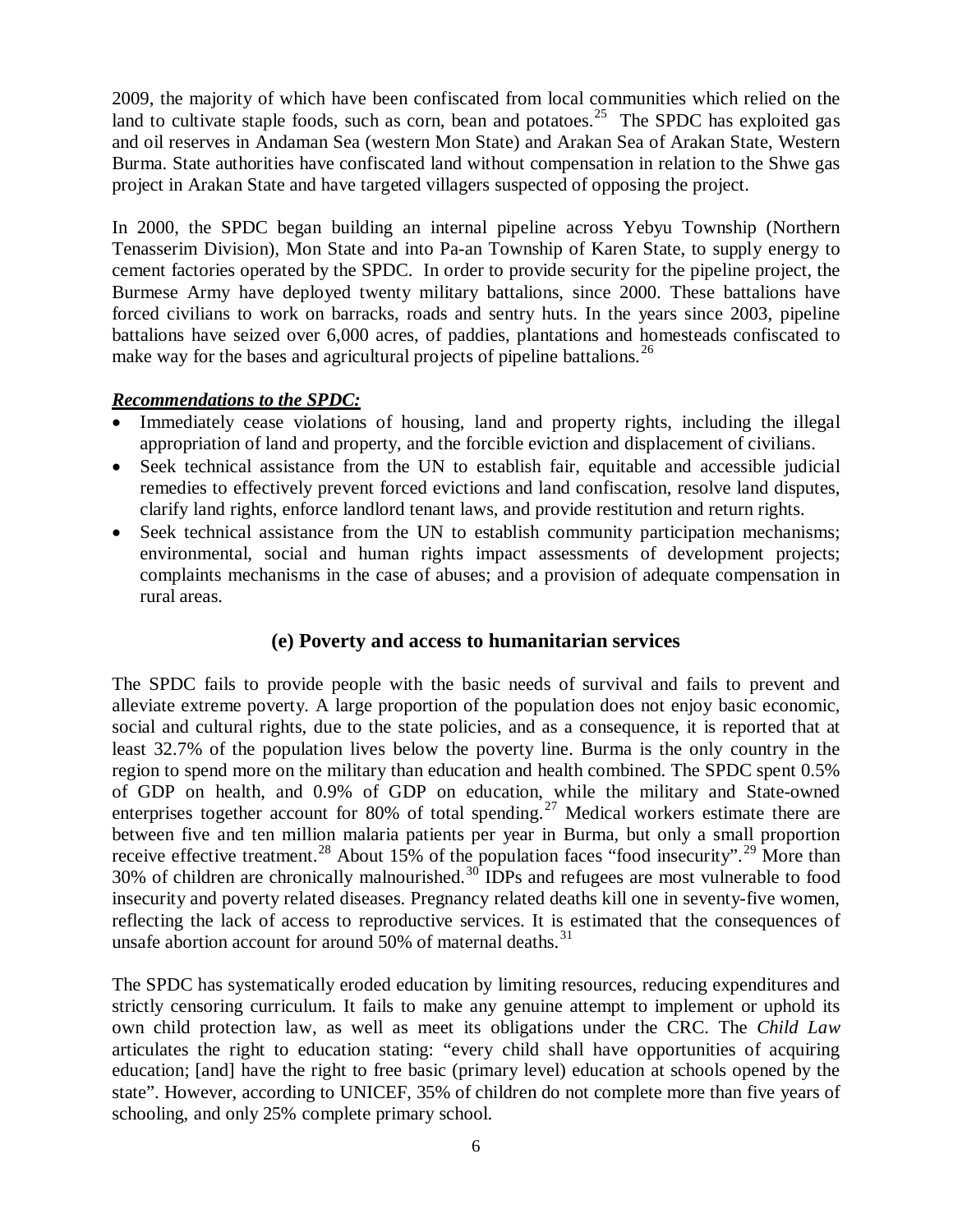The reality, for IDP children is far worse. Few ever attend school, due restrictions on movement, security concerns, prohibitive costs, as well as limited school facilities.<sup>[32](#page-12-6)</sup> In large parts of Burma's ethnic States, the State provides very little or no education services whatsoever. In areas where services are provided, the military regime commonly uses forced labour for the construction of new schools and extorts building supplies. Local villagers are forced to cover many of the costs, such as teacher salaries.

At least 70% of Burma's population lives in rural areas relying on agricultural sectors and subsistence living, without sustainable services provided by the SPDC. Despite an increase in agricultural exports in the past five years, food shortages are reported in Northern Rakhine State, Karen State, North and East Shan State, and Chin State due to armed conflict, administrative mismanagement and natural disaster.<sup>[33](#page-12-7)</sup> Chin State is one of the most underdeveloped and isolated regions, with little in the way of road infrastructure, communication systems, healthcare facilities,  $34$  electricity or running water. 70% of the Chin people live below the poverty line and 40% are without adequate food sources.<sup>[35](#page-12-9)</sup> Since 2007, more than one-fifth of the population in Chin State has been severely affected by an ongoing food crisis, triggered by the flowering of the *Melocanna baccifera* bamboo, which produces a fruit, attracting forest rats. The rats decimated crops and food supplies. The SPDC has provided no assistance, and instead issued an order barring foreign aid.<sup>[36](#page-12-10)</sup> To date more than fifty-four people have reportedly died in Chin State due to disease, illness, and complications related to severe malnutrition, and the majority of them were children.<sup>[37](#page-12-11)</sup>

Cyclone Nargis hit Irrawaddy Delta on May 2, 2008, killing over 138,000 and affecting at least 2.4 million people. The SPDC blocked international aid to cyclone victims, forcing communitybased organizations such as the Emergency Assistance Teams Burma (EAT) to fill the void, helping with cyclone relief, and long-term reconstruction. Yet, over one year after the cyclone, the situation has only worsened for the delta people who report still struggling to survive because of lack of access to food and potable water.<sup>[38](#page-12-12)</sup> Under customary international law, the right to be free from hunger is an obligation of all states.<sup>[39](#page-12-13)</sup> The SPDC not only has failed to mobilize resources to provide the majority of the Delta people food or potable water, but also allowed and potentially participated in the diversion and misappropriation of food and aid supplies to the needy for the profit of village heads, other authorities and local businesses. As a result, large numbers of people in the Delta area are unable to meet baseline nutritional needs and are resorting to sustenance from eating rats, frogs, and crabs. This vulnerable population has faced further exploitation by a wide range of actors forcing them to lose their assets and fall deeper into debt. Such exploitation includes: loan providers charging exorbitant interest rates for farming and fishing inputs; village heads renting confiscated aid materials for unaffordable prices; businesses imposing rules to sell catches below market prices; the government fining families who do not provide quota of dead rats; and the army charging taxes or permit charges to fish in areas that were previously open to the public. Abuses, including authorities' restrictions on aid, harassment of relief workers, land confiscation and tight control over communication and information exchange have also been reported during reconstruction.<sup>[40](#page-12-14)</sup> Towards the end of 2009, while the SPDC spent over \$570 million on advanced fighter jets from Russia, the Tripartite Core Group appealed for \$103 million for priority reconstruction initiatives in cyclone damaged areas, of which, only \$88 million was pledged by the international community.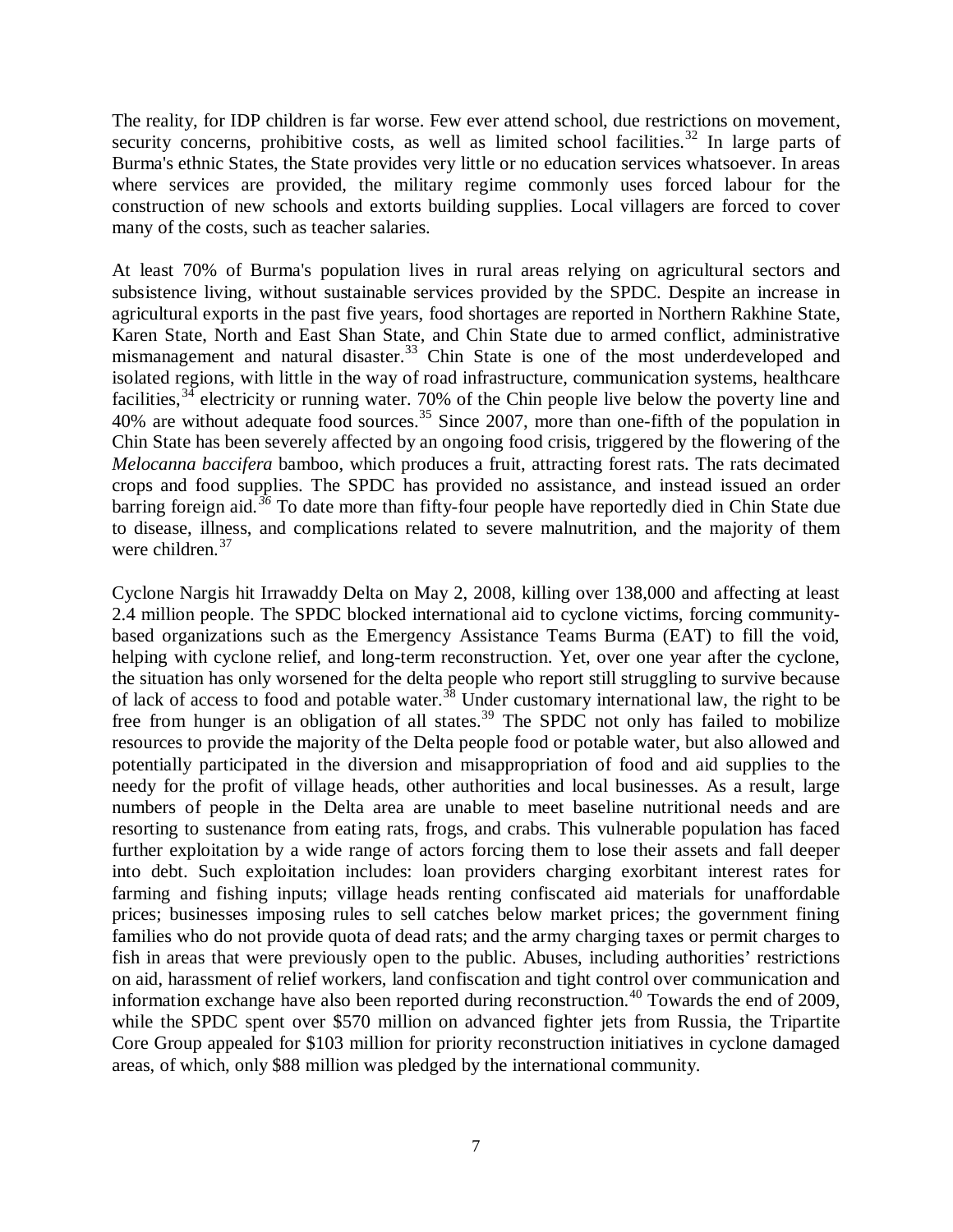### *Recommendations to the SPDC:*

- Remove the restrictions imposed upon local volunteers and community based groups, UN agencies and international non-governmental organizations, providing humanitarian assistance and review procedures of procurement of medical and other supplies.
- Immediately increase investments in health and education to assure that the needs of all people in Burma are met.
- Provide women with sexual and reproductive healthcare services in order to decrease mortality and morbidity related to pregnancy and child birth.

## **(f) Rights of Ethnic and Religious Minorities and Indigenous Peoples**

Ethnic minority nationalities constitute approximately 35-40% of the country's population, and form the majority in the seven States.<sup>[41](#page-12-15)</sup> The ethnic nationalities have demanded equal rights and autonomy in a Federal Union of Burma; however, the SPDC has systematically denied these demands by oppressing through violence and force. The SPDC targets ethnic activists for their work on human rights, political, environmental, and/or religious issues, and for their real or alleged support of ethnic political and armed groups. Systematic human rights violations against civilians, such as summary executions, arbitrary arrests, forced relocation, forced labour, and destruction of food and crops, and torture have been well documented.

Since 1962, successive ruling military juntas have practiced a policy of assimilation against all ethnic minorities by restricting the preservation of their national identity, history, language, and culture. Using ethnic language in schools and workplaces is banned. Many ethnic people such as Mon, Karen, Shan, Chin, Karenni, Arakan, and Kachin have set up their own 'national schools' in order to preserve their language and culture through informal education. These schools are constantly disrupted by local authorities.

The policies and practices of the SPDC violate the collective rights of all indigenous people, in contradiction to the UN Declaration on the Rights of the Indigenous Peoples, which the SPDC voted in favour of in 2007.<sup>[42](#page-12-16)</sup> In Chin State, comprised of more than sixty different sub-tribal groups, 90% of the population is Christian. Widespread State-sanctioned destruction of Christian infrastructure has taken place, and there are restrictions on freedom of religious assembly.<sup>[43](#page-12-17)</sup>

The Rohingyas, a group of people with a distinct culture, language and religion living in Arakan State, are subjected to severe persecution, discrimination and human rights abuses. The *1982 Burma Citizenship Law* violates several fundamental principles of international common law, declaring Rohingya non-citizens, rendering them stateless. According to the *1982 Burma Citizenship Law*, citizenship is only granted to those who belong to one of 135 'national races' defined in the Law, from which the Rohingya are excluded. According to the United Nations High Commissioner for Refugees (UNHCR), there are approximately 730,000 legally stateless persons, mostly Rohingya, residing in Northern Rakhine State near the border with Bangladesh.<sup>[44](#page-12-18)</sup> A consequence of their statelessness is the denial of the rights of citizenship and severe restrictions on movement. They are deprived of the right to an identity and religious practice as Muslims. The SPDC requires them to receive prior approval for travel outside their village tract of residence, and travel outside of Rakhine State is severely restricted. In contrast, citizens do not need approval to travel within the country; they need only be in possession of a citizenship card. Rohingyas have extremely limited access to higher education and cannot work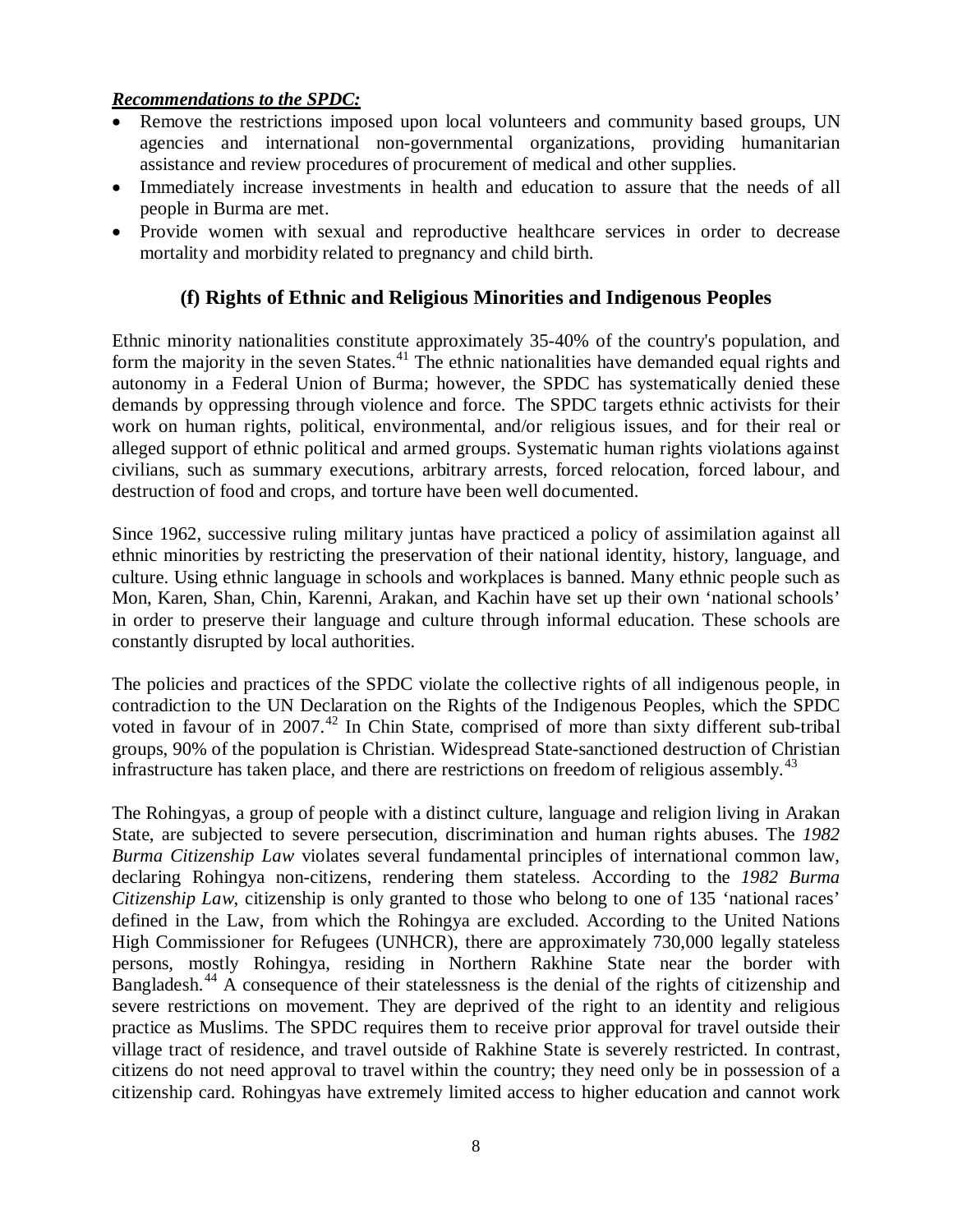as civil servants, including as doctors, nurses, or teachers. Access to medical care is extremely limited. Authorities require Rohingyas to obtain official permission for marriages.<sup>[45](#page-12-19)</sup>

#### *Recommendations to the SPDC:*

- Abandon its policy and practice of religious persecution, discrimination and forced assimilation against ethnic and religious minorities and unconditionally lift all restrictive and discriminatory measures and practices.
- In line with Article 38 of the UN Declaration on the Rights of Indigenous Peoples, request technical assistance from the UN to develop and implement a transparent legal framework to ensure the collective rights of indigenous peoples are protected, in particular the rights concerning self-determination; the practice of religious traditions, natural resources and conservation of the environment.
- Amend the *1982 Burma Citizenship Law* to ensure compliance with the country's international human rights obligations and end discriminatory practices against the Rohingya people in North Arakan State, including restrictions on freedom of movement.

## **(g) Human Trafficking**

As party to CRC, CEDAW and the Human Trafficking Protocol, the SPDC fails to undertake preventative, protective, legislative, and administrative measures to ensure that adults and minors are not subject to exploitation and forced migration. Burma enacted *the Combating of Trafficking in Persons Act*, created an Inter-Agency Task Force and developed a National Plan of Action to combat trafficking. However, the State legislation does not address the root causes of trafficking. Instead, it has led to increased punitive action, which, given corruption and the absence of rule of law, has resulted in the punishment of innocent people.<sup>[46](#page-12-20)</sup> The ongoing publicizing of arrests and rescues of victims of trafficking rings false in the face of increased trafficking and reports of complicity by law enforcement agents.

As political and economic conditions continue to deteriorate, and as adequate educational and employment opportunities are absent, increasing numbers of people are forced to migrate to urban areas or to other countries, particularly Thailand and China.<sup>[47](#page-12-21)</sup> Failure by the State to provide legal opportunities for migration, combined with discriminatory directives forbidding women under the age of twenty-five from traveling without a legal guardian, and a lack of accessible information on living and working conditions in destination countries, means that most Burmese need help from third parties to facilitate their travel and find employment. Many are exploited either in the process of migration or at work places, and some find themselves trafficked. Assistance programmes for trafficked persons are undertaken by government organised organisations while the work of independent community-based organizations or NGOs is severely restricted. Additionally, there are reports of these government organized organizations accepting bribes to help traffickers get around anti-trafficking law.

## *Recommendations to the SPDC:*

• Create more opportunities for legal migration, including ensuring that national identity cards are easily available to all citizens.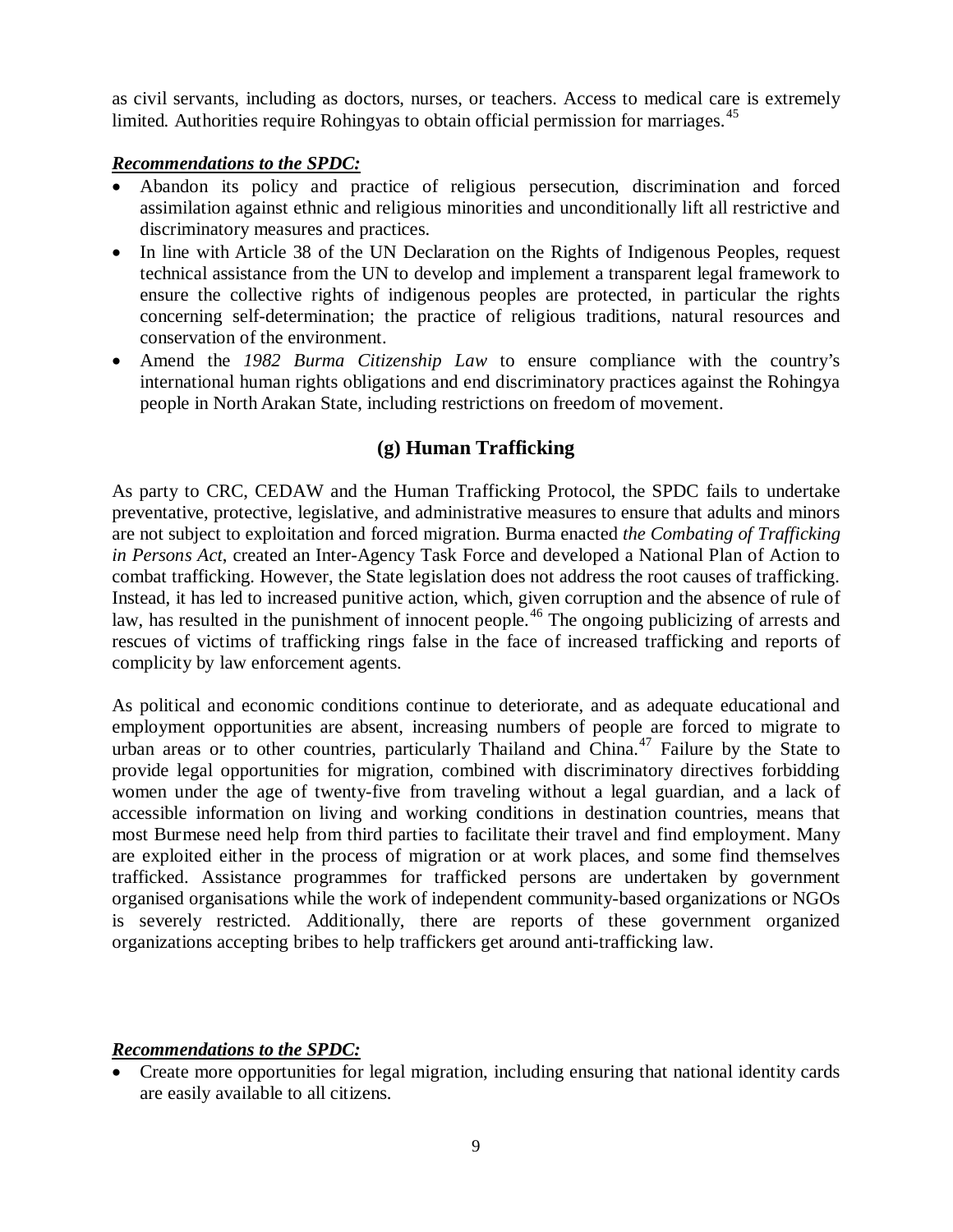- Eliminate all forms of discrimination of women in migration measures, including the directive forbidding women under the age of twenty-five from travelling without a legal guardian.
- Allow independent community-based organizations, particularly women's organizations, to work without restriction to assist trafficked women and girls; to improve social services; and to develop and widely distribute accessible information on safe migration.

## **(h) Labour rights**

A survey by the United Nations Development Programme (UNDP) and Burma's Central Statistical Organization reported at least 30% of the population had incomes insufficient to provide for basic food and needs, a ratio that rises to over  $50\%$  in ethnic states.<sup>[48](#page-12-22)</sup> According to the U.S. State Department, the average annual wage for Burmese citizens is less than \$200. For the most part civil servants in Burma are paid well below a livable wage, and the extraction of bribes for tasks that are ostensibly part of their employment is routine. In the private sector, urban laborers performing unskilled work earned \$0.50 to \$1.00 per day, while rural agricultural workers earned approximately half that rate.<sup>[49](#page-12-23)</sup>

An abundance of labour and the failure of the State to protect workers have led to substandard and dangerous working conditions. The SPDC fails to recognize the working conditions set forth in the *1964 Law on Fundamental Workers' Rights* and the *1951 Factories Act*, which provide for overtime pay and just compensation. In the public sector industries, the State sets the wages and benefits. The joint sector companies are discouraged from paying their employees more than their counterparts in the public sector. The law prescribes a five-day, thirty-five hour workweek for employees in the public sector and a six-day, forty-four hour workweek for private and state enterprise employees, and workers are permitted twenty-one days paid holidays per year; however, in practice factory workers, work on average 7a.m. to 11p.m. seven days a week with no overtime or holiday.<sup>[50](#page-12-24)</sup>

Despite having ratified the ILO Convention 87 on Freedom of Association, workers are not allowed to organize unions and bargain collectively. Any workers organisation has to function underground, and its members face constant threats of repression and reprisal, including imprisonment and torture. There are currently thirty-one labour activists in prison.<sup>[51](#page-12-25)</sup> In addition, trade union activities are seriously limited by Order 2/88. The peaceful strikes of workers in Rangoon in 2010 were shut down by security forces and their claims never heard.

## *Recommendations* **to the SPDC:**

- Allow workers the right to form and join independent trade unions of their own choice.
- Immediately and unconditionally release all persons detained for peaceful activities to promote the rights of workers to freely associate; to peacefully assemble to protect and advance their rights; and to exercise their right to freedom of expression on behalf of workers and their concerns.
- Cooperate fully with the ILO to end the practice of forced labour. With the ILO, produce leaflets on the individual complaints mechanism against forced labour in all ethnic languages, and disseminate nationwide; and hold awareness raising seminars with the ILO on the complaints mechanism in all States and Divisions.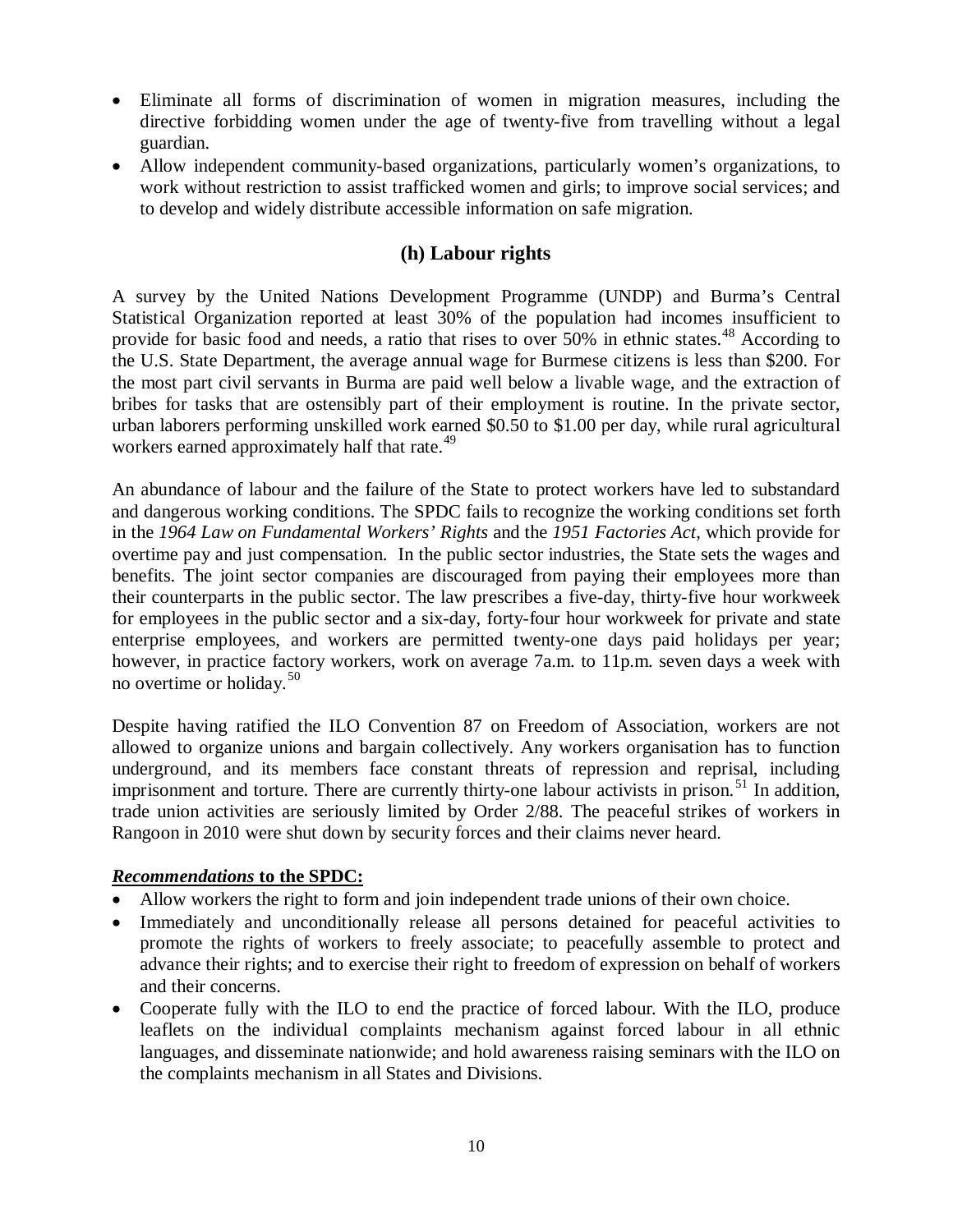$\overline{\phantom{0}}$ 

- <span id="page-11-0"></span><sup>1</sup> International Center for Transitional Justice, *Impunity Prolonged*, September 2009
- <span id="page-11-1"></span><sup>2</sup> Karen Women Organization, *Walking Amongst Sharp Knives: The Unsung Courage of Karen Women Village Chiefs in Conflict Areas of Eastern Burma*, 2010
- <span id="page-11-2"></span><sup>3</sup> See reports *License to Rape*, *Shattering the Silence*, *Unsafe State*, *Driven Away*, *Catwalk to the Barrack*
- <span id="page-11-3"></span><sup>4</sup> Human Rights Watch, *Sold to Be Soldiers: The Recruitment and Use of Child Soldiers in Burma,* 2007
- <span id="page-11-4"></span> $<sup>5</sup>$  Art 38. Burma's "Regulation for the Persons Subject to the Defense Services" sets 18 as the minimum</sup> age for military recruitment, Human Rights Watch, *Sold to be Soldiers* 130, 2007; Rome Statute, art. 8,  $§2(e)(vii)$
- <span id="page-11-5"></span><sup>6</sup> Human Rights Education Institute of Burma (HREIB), *Forgotten Futures*
- <span id="page-11-6"></span><sup>7</sup> International Labour Organization, *Forced Labour in Myanmar, Report of the Commission of Inquiry Appointed Under Article 26 of the Constitution of the International Labour Organization to Examine the Observance by Myanmar of the Forced Labour Convention 1930 (No. 29),* Geneva, 2 July 1998
- <span id="page-11-7"></span><sup>8</sup> Chin Human Rights Organization (CHRO), *40 Villages Ordered to Perform Forced Labour*, Rhododendron News, Volume XII, No. V, September-October 2009. These violations have been carried out by LIB 99, 140, 266, 268, 269, 289, and 538. See individual submission by the CHRO for more information
- <span id="page-11-8"></span><sup>9</sup> Internal Displacement Monitoring Center, *Estimates of Internally Displaced Persons in Myanmar*, November 2009
- <span id="page-11-9"></span><sup>10</sup> Amnesty International, *Crimes against humanity in eastern Myanmar*, 2008, and Karen Human Rights Group, *Cycles of Displacement*, 2009 and *Attacks on cardamom plantations, detention and forced labour in Toungoo District*, 2010
- <span id="page-11-10"></span><sup>11</sup> U.S. State Department, *2009 Human Rights: Burma Report*, 2010
- <span id="page-11-11"></span><sup>12</sup> Karen Human Rights Group, *Insecurity amidst the DKBA - KNLA conflict in Dooplaya and Pa'an district*, 2009
- <span id="page-11-12"></span><sup>13</sup> Assistance Association for Political Prisoners Burma (AAPP-B), media release, *ABFSU member sentenced to 104 years in jail*, 14 January 2009
- <span id="page-11-13"></span><sup>14</sup> Burma Lawyers' Council (BLC), *An Analysis of the Elections in Burma in 2010*, March 2010; also see AAPP-B's individual submission for more information on political prisoners in the justice system
- <span id="page-11-14"></span><sup>15</sup> AAPP-B, *Monthly Chronology*, June 2010
- <span id="page-11-15"></span><sup>16</sup> Asian Human Rights Commission, Urgent Appeal Case: AHRC-UAC-032-2010, 26 March 2010
- <span id="page-11-16"></span><sup>17</sup> Report of the UN Special Rapporteur on the situation of human rights in Myanmar ( $A/HRC/10/19$ )
- <span id="page-11-17"></span><sup>18</sup> AAPP-B, media release, [Case of Two Attacked Human Rights Defenders Submitted to UN,](http://www.aappb.org/release85.html) 27 April 2007
- <span id="page-11-18"></span><sup>19</sup> AAPP-B, *Monthly Chronology*, June 2010
- <span id="page-11-19"></span><sup>20</sup> AAPP-B, Silent *Killing Fields: Burma's Prisons and Labour Camps*, 2009
- <span id="page-11-20"></span><sup>21</sup> Human Rights Watch, *[Vote to Nowhere:](http://www.hrw.org/en/reports/2008/04/30/vote-nowhere-0) The May 2008 Constitutional Referendum in Burma,* 2008
- <span id="page-11-21"></span> $22$  Article 37 provides: "The Union is the ultimate owner of all lands, and all natural resources above and below the ground, above and beneath the water and in the atmosphere."
- <span id="page-11-22"></span><sup>23</sup> Leckie S. and Simperingham E., *Housing, Land and Property Rights in Burma: The Current Legal Framework*, 2010
- <span id="page-11-23"></span><sup>24</sup> CHRO, Rhododendron News, Jan-Feb and May-Jun 2009
- <span id="page-11-24"></span><sup>25</sup> CHRO, *On the Edge of Survival: the continuing rat infestation and food crisis in Chin State, Burma*, September 2009